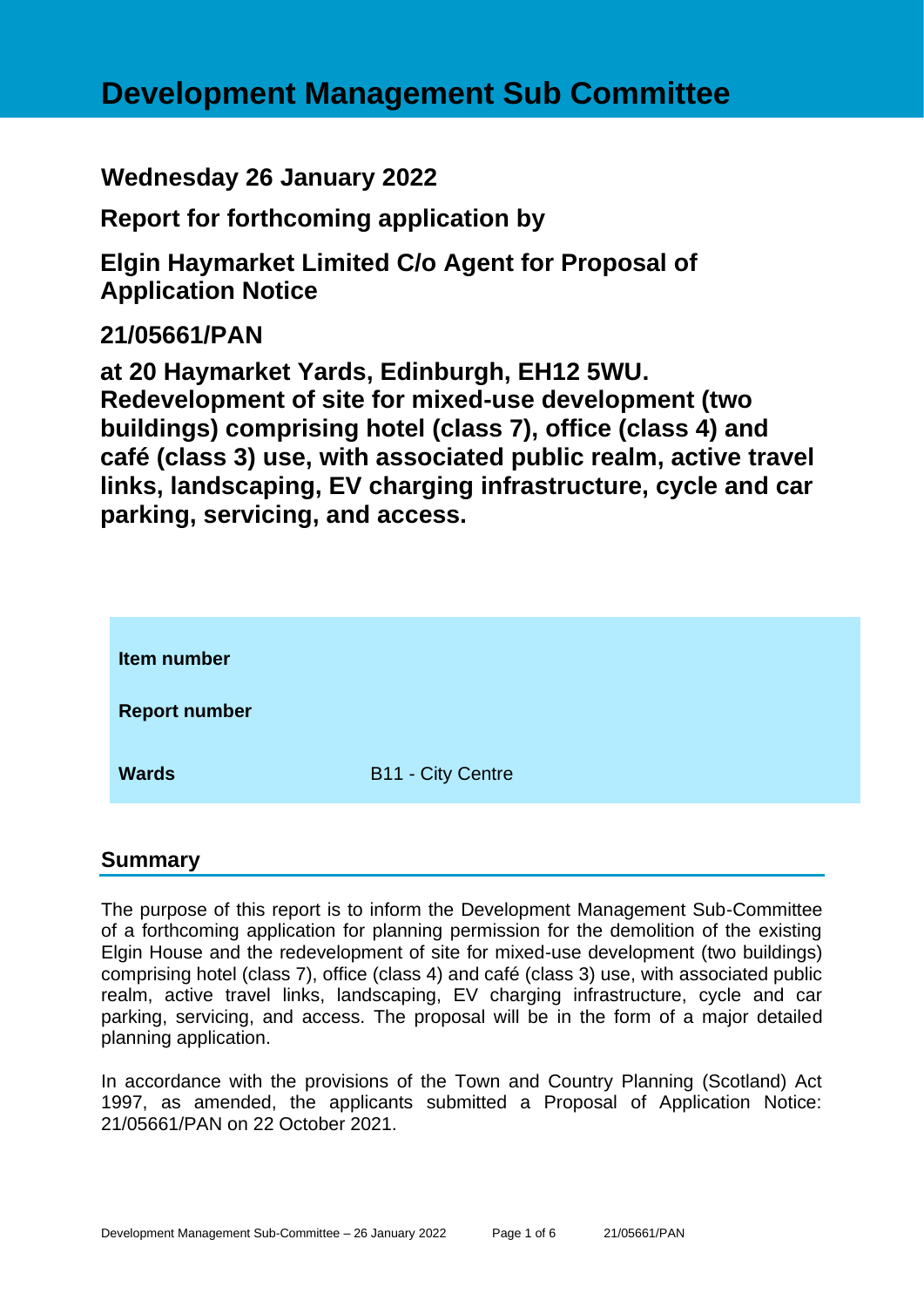**Links**

**Coalition pledges Council outcomes**

**Single Outcome Agreement**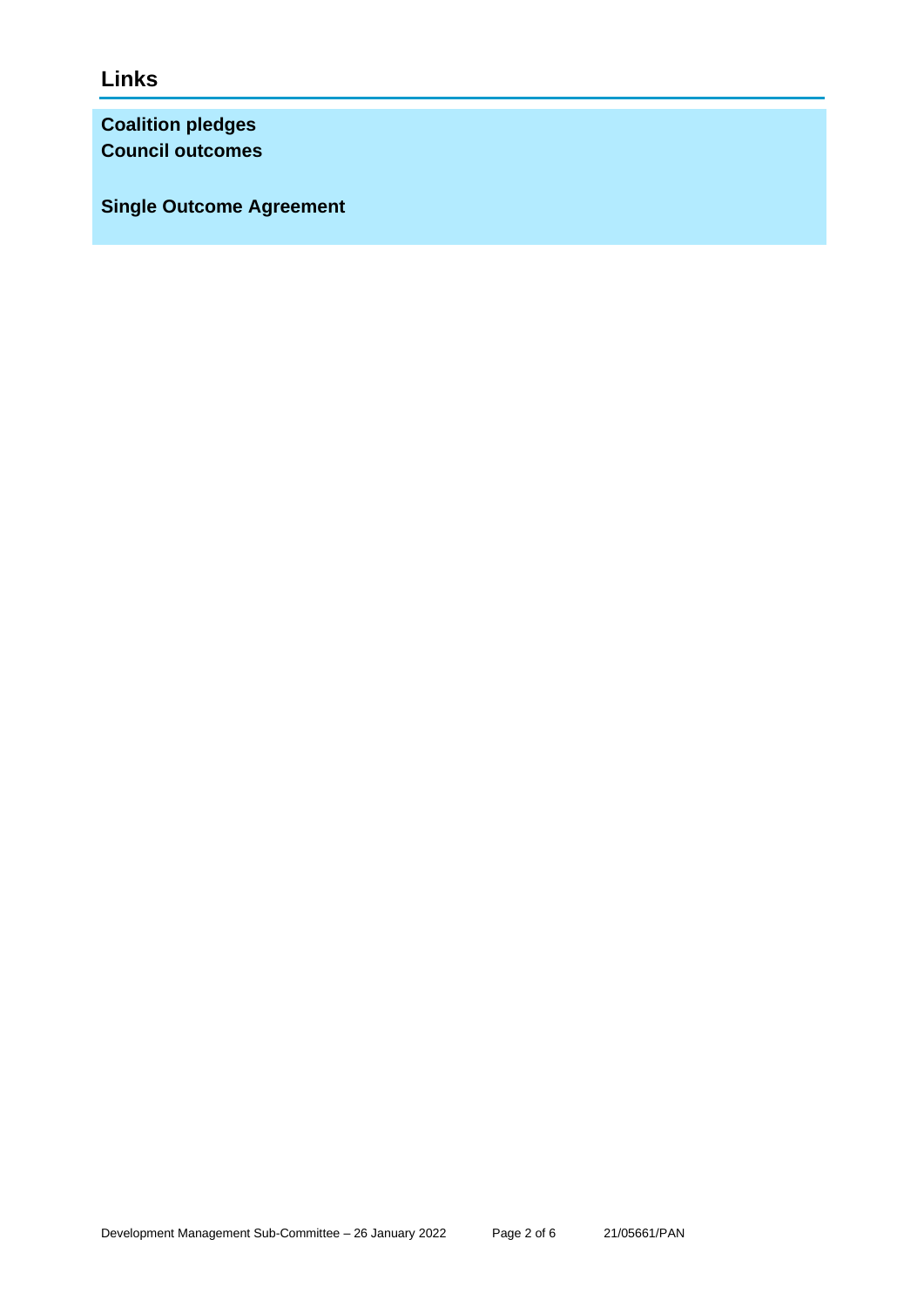## **Recommendations**

**1.1** It is recommended that the Committee notes the key issues at this stage and advises of any other issues.

#### **Background**

#### **2.1 Site description**

The application site relates to an existing office (Elgin House) located at 20 Haymarket Yards. The office faces to the south with a small courtyard parking area to the front. The Edinburgh Tram line runs to the south of the site with the mainline railway and Haymarket Station beyond.

To the north of the site is a parking area for the office beyond. To the east and west there are also large scale office developments.

#### **2.2 Site History**

No relevant site history.

#### **Main report**

#### **3.1 Description of the Proposal**

The applicant proposes to apply for full planning permission for the demolition of the existing on-site buildings and the erection of a new office and hotel.

#### **3.2 Key Issues**

The key considerations against which the eventual application will be assessed include whether:

a) The principle of the development is acceptable in this location

The site forms part of the City Centre area identified in the Edinburgh Local Development Plan (LDP) and as such policy Del 2 City Centre and the Edinburgh City Centre Development Principles must be considered. The policy supports proposals that enhance the character, attractiveness, vitality and accessibility of the city centre and contribute to its role as a strategic business and regional centre. The site will also be assessed against all other relevant policies within the LDP and the Edinburgh Design Guidance.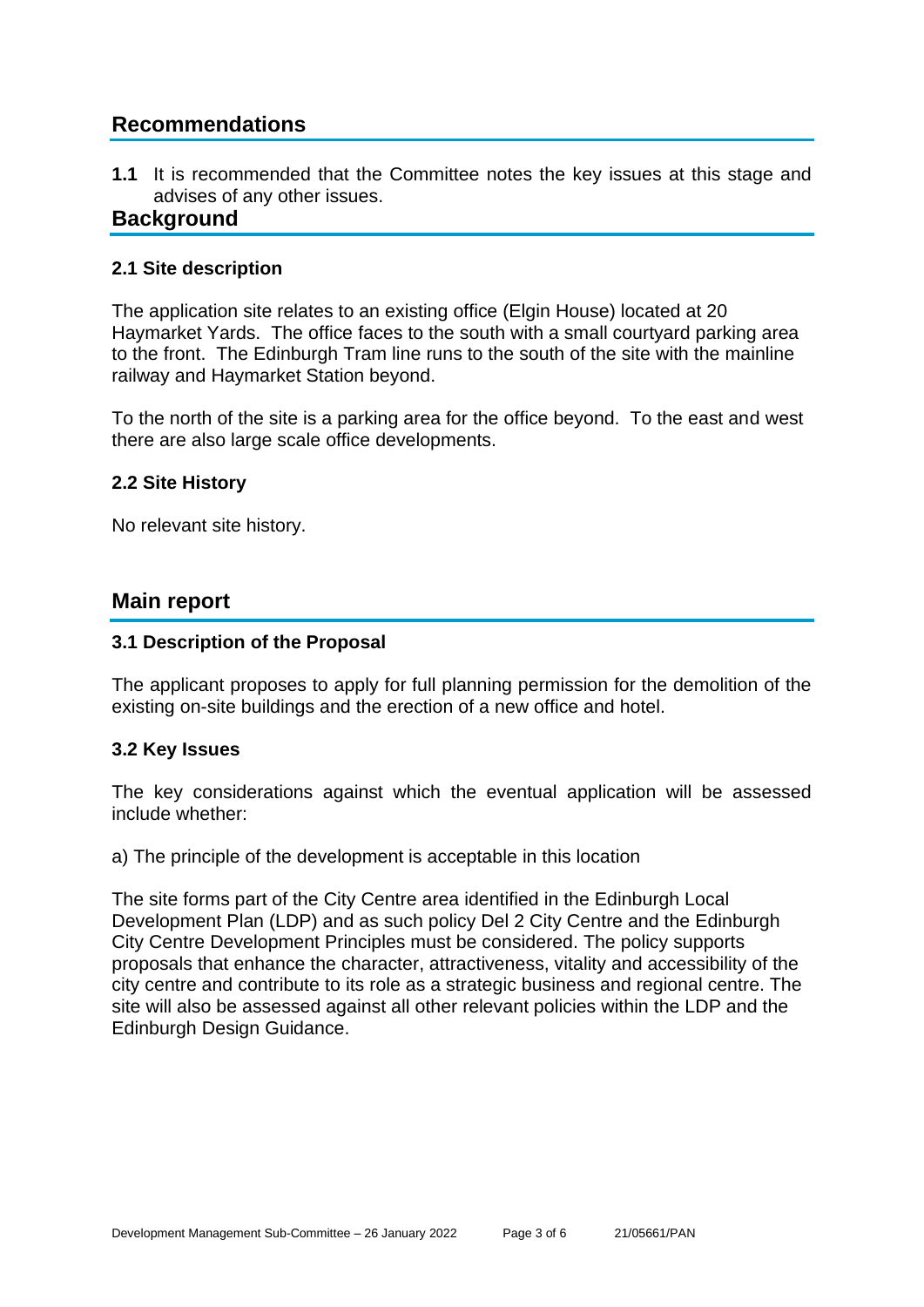b) the proposal would preserve or enhance the setting of the nearby neighbouring buildings, conservation areas and World Heritage Site

The site is within close proximity to built heritage, including the B listed buildings across from the site, the New Town and Coltbridge and Wester Coates Conservation Areas and Old and New Towns of Edinburgh World Heritage Site are also to the north of the site. Development on the site has the potential to affect the character, appearance and setting of Edinburgh's built heritage and key views across the World Heritage Site. The proposal will be assessed in relation to Sections 59 and 64 of the Planning (Listed Buildings and Conservation Areas) (Scotland) Act 1997. The proposal will also be considered against relevant policies in the Edinburgh Local Development Plan.

c) The design, scale and layout are acceptable within the character of the area; and does the proposal comply with the design policies of the Local Development Plan

The applicant will be required to comply with all relevant design policies within the LDP as well as guidance where applicable e.g., Edinburgh Design Guidance. A design and access statement will be required to support the application as well as a daylight, overshadowing and privacy assessment for both the proposal and neighbouring properties. Views into and out of the city centre will be an important consideration in respect of the proposed height and massing.

d) Access arrangements are acceptable in terms of road safety and public transport accessibility

The proposal shall have regards to LDP transport policies and Edinburgh Street Design Guidance. Developer Contributions and Infrastructure Delivery Supplementary Guidance will apply to the proposal. The applicant will be required to provide transport information to demonstrate how the proposal prioritises active travel and is aligned with parking standards, including service arrangements and cycle parking provision.

e) There are any other environmental factors that require consideration

The applicant will be required to submit sufficient information to demonstrate that the site can be developed without having an unacceptable detrimental impact on the environment. In order to support the application, the following documents are anticipated:

- Pre-Application Consultation report;
- Planning Statement;
- Design and Access Statement;
- Townscape and Visual Impact Assessment;
- Sustainability Form S1;
- Daylight, privacy and overshadowing information;
- Transport Information;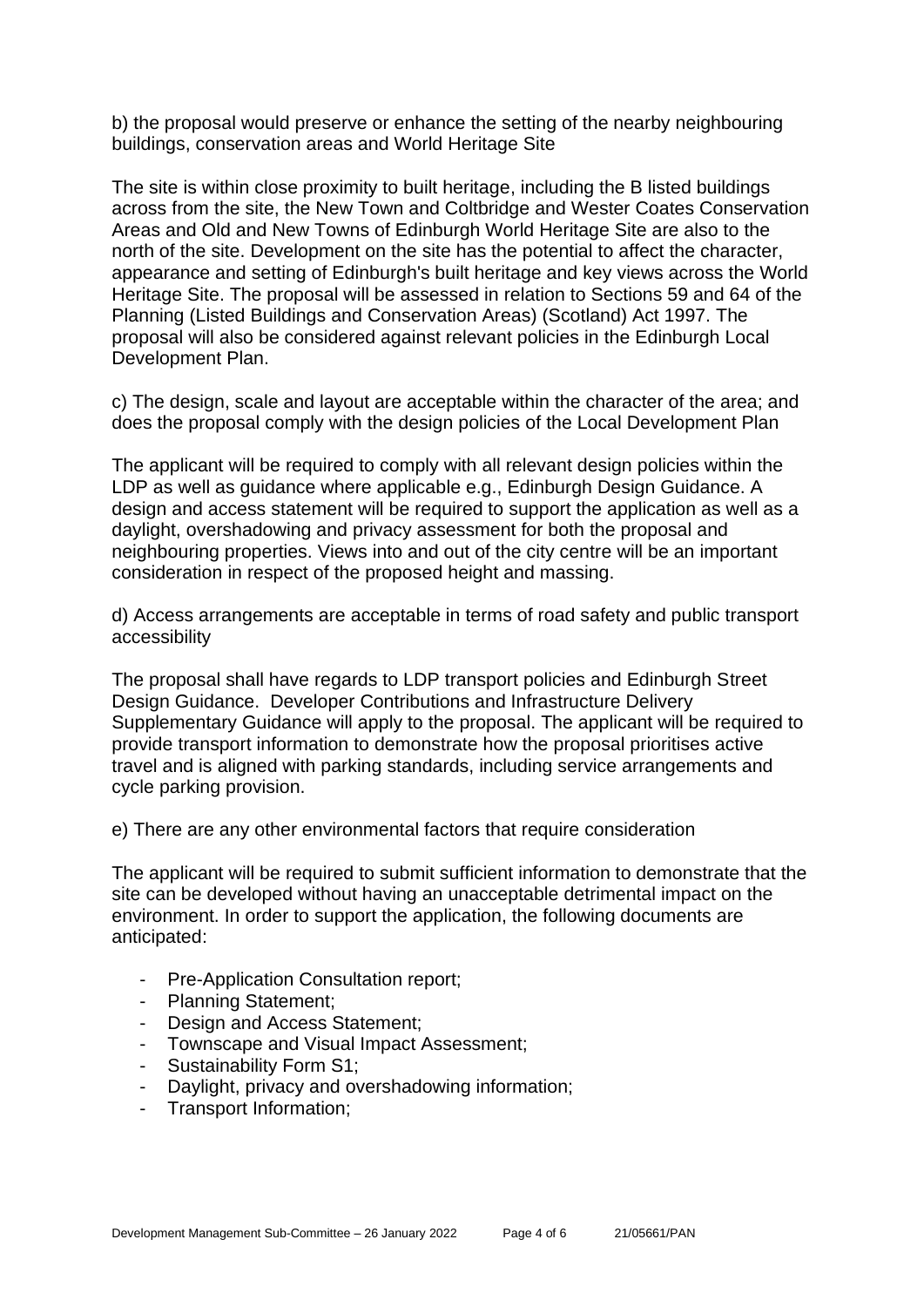- Ecology information;
- Waste management information;
- Flooding risk and drainage information; and
- Noise/air quality information.

#### **3.3 Assessment**

This report highlights the main issues that are likely to arise in relation to the various key considerations. This list is not exhaustive and further matters may arise when the new application is received, and consultees and the public have the opportunity to comment.

# **Financial impact**

**4.1** The forthcoming application may be subject to a legal agreement.

### **Risk, Policy, compliance and governance impact**

**5.1** Provided planning applications are determined in accordance with statutory legislation, the level of risk is low.

### **Equalities impact**

**6.1** This is a pre-application report. When a planning application is submitted it will be assessed in terms of equalities and human rights.

#### **Sustainability impact**

**7.1** A sustainability statement will need to be submitted with the application.

### **Consultation and engagement**

#### **8.1 Pre-Application Process**

There is no pre-application process history.

#### **8.2 Publicity summary of representations and Community Council comments**

In light of the ongoing Covid-19 situation, Scottish Government guidance on preapplication consultation makes provision for public consultation to be carried out without the need for a face-to-face public event.

Following receipt of the proposal of application notice (PAN) the applicant has given details of a dedicated project website which allowed for engagement between 23 November 2021 and December 2021. The results of the consultation event(s) will be submitted with the future planning application as a Pre-application Consultation (PAC) Report.

The applicant notes in the PAN application form that the Community Councils of the West end, Murrayfield and Gorgie/Dalry all received notification of the PAN. Local ward councillors were notified on 22 October 2021 and included City Centre Ward Councillors Karen Doran, Claire Miller, Joanne Mowat and Alasdair Rankin.